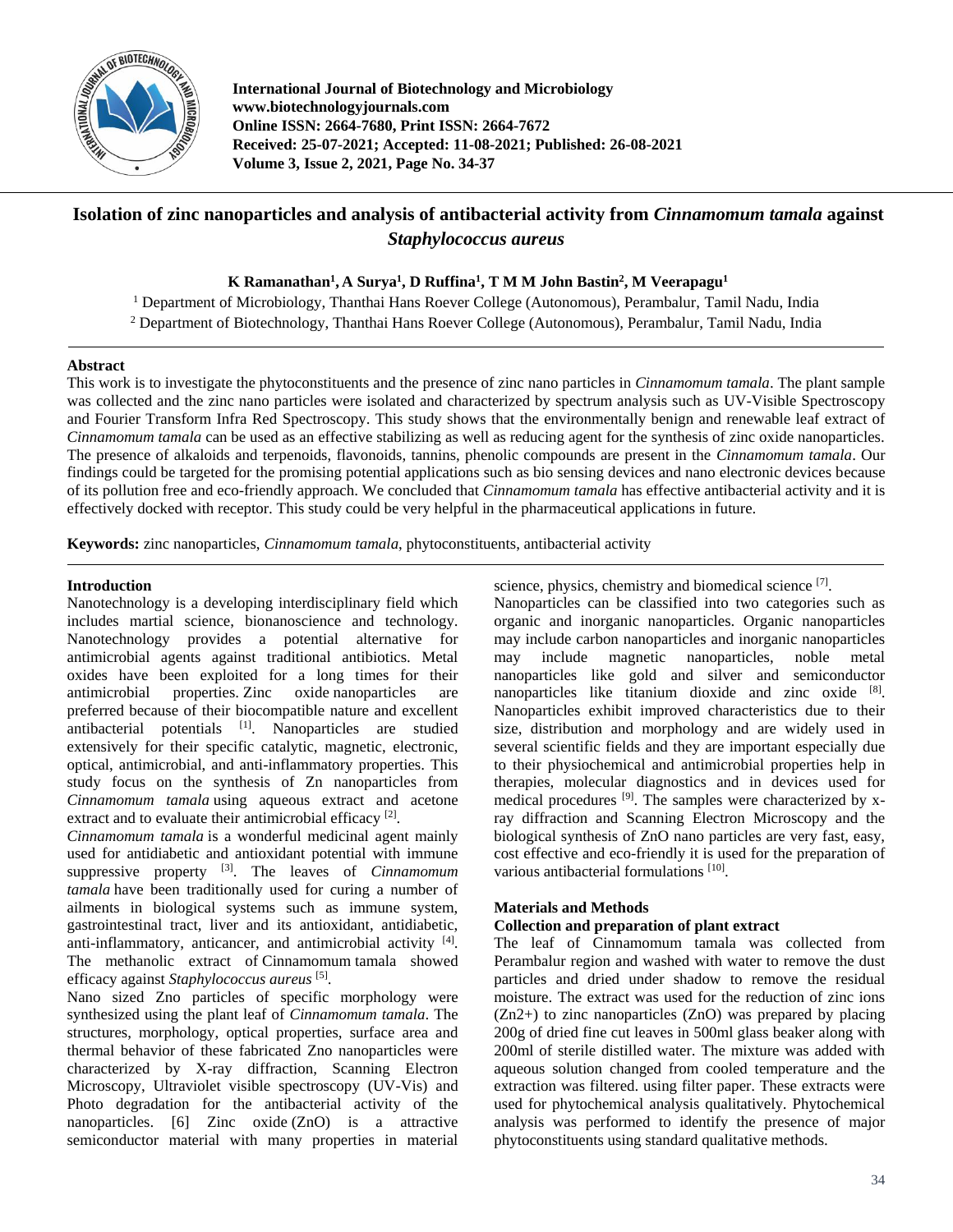#### **Preparation of zinc nanoparticles**

For the synthesis of nanoparticles 200 ml of *Cinnamomum tamala* extract was taken and boiled to 60-80°C using a stirrer heater. 10g of zinc Nitrate was added to the solution as the temperature reached to 60°C. The mixture is then boiled until it reduced to a deep yellow coloured paste. The paste was then collected in a ceramic crucible and heated in an airheaded furnace at  $400^{\circ}$ C for 2 hours. A light yellow coloured powder was obtained and this was carefully collected and packed for characterization purposes. The material was washed with pestle so as to get finer nature for characterization.

#### **Characterization of Zinc nanoparticles**

Several techniques are used for characterizing different nanoparticles. Here we have used Absorption spectrophotometer (UV-VIS), Particle size analyzer and Fourier transforms infrared spectroscopy (FTIR) for characterization of zinc nanoparticles.

### **Results**

# **Phytochemical analysis**

The phytochemical constituents like alkaloids, flavonoids, terpenoids, fixed oils and fats, phytosterols, saponins, phenolic compounds, fats, carbohydrates, proteins, glycosides, lipids

and tannins of ethanolic, aqueous and acetone extract of *Cinnamomum tamala* were analyzed qualitatively represented in Table 1.

| Table 1: Phytochemical constituents analyzed qualitatively with |  |
|-----------------------------------------------------------------|--|
| various extracts                                                |  |

| S.No           | <b>Metabolites</b> | <b>Ethanolic</b><br>extract | <b>Aqueous</b><br>extract | Acetone<br>extract |  |
|----------------|--------------------|-----------------------------|---------------------------|--------------------|--|
| 1              | Alkaloids          | $^{++}$                     | $++$                      | $^{+++}$           |  |
| $\overline{2}$ | Flavonoids         | $+++$                       | $+++$                     | $^{+++}$           |  |
| 3              | Terpenoids         | $^{++}$                     | $^{+}$                    | $^{+}$             |  |
| 4              | Fixed oils         |                             |                           |                    |  |
| 5              | Phytosterols       | $^{+}$                      | $++$                      | $^{+}$             |  |
| 6              | Saponins           |                             |                           |                    |  |
| 7              | Phenolic compounds | $^{+}$                      | $++$                      | $^{+++}$           |  |
| 8              | Fats               |                             |                           |                    |  |
| 9              | Carbohydrates      | $^{++}$                     |                           |                    |  |
| 10             | Proteins           | $^{++}$                     | $^{++}$                   | $^{+}$             |  |
| 11             | Glycosides         | $^{++}$                     | $^{+}$                    | $^{+}$             |  |
| 12             | Lipids             |                             |                           |                    |  |
| 13             | <b>Tannins</b>     | $^{+}$                      | $^{+}$                    | $^{+}$             |  |

*+++ indicates high concentration ++ indicates medium concentration + indicates low concentration - Not present in the sample*



**Fig 1:** UV-Vis of *Cinnamomum tamala* Plant Extract



**Fig 2:** UV-Vis of Zinc Nano particles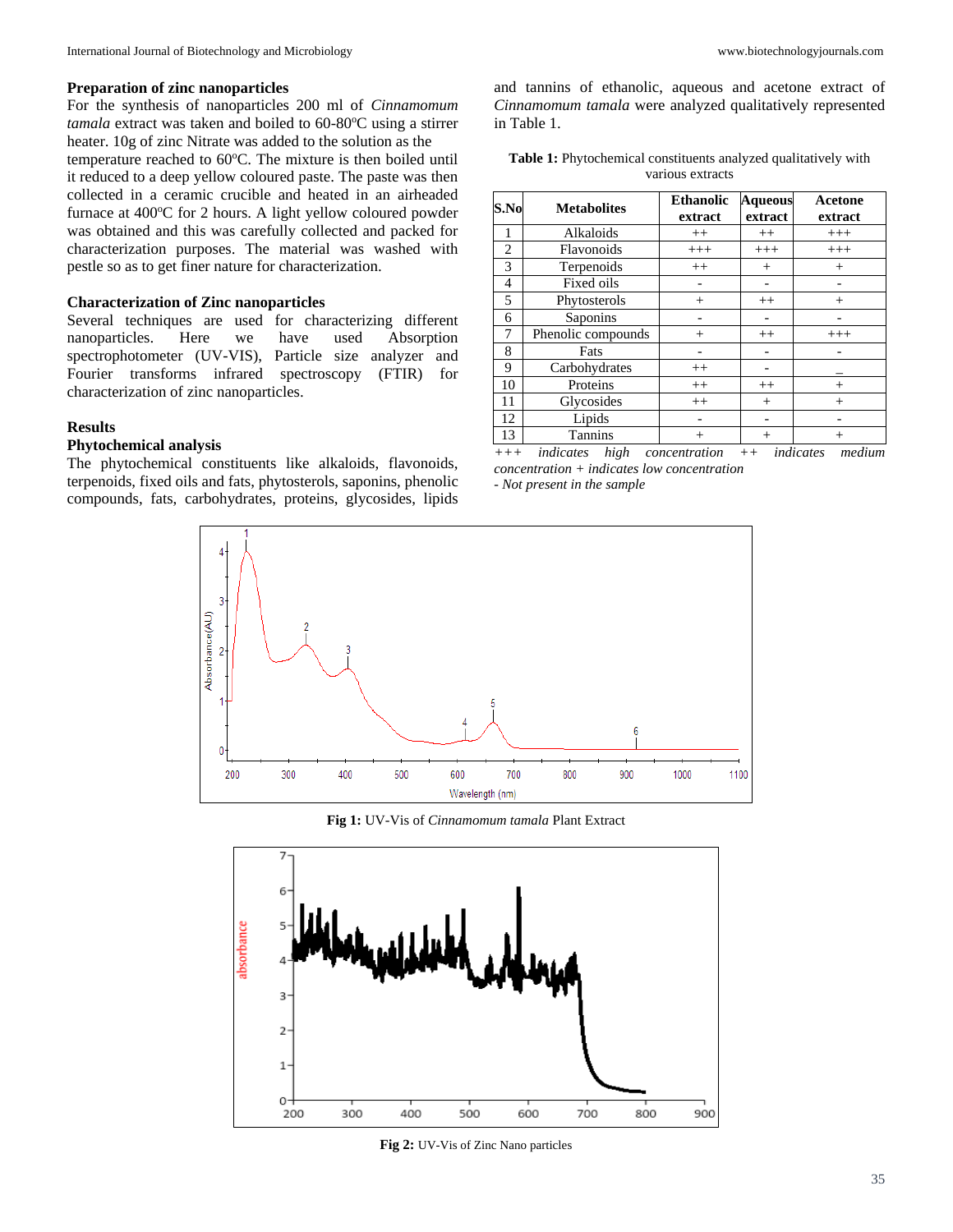

**Fig 3:** FTIR of Zinc Nano particles



**Fig 4:** Receptor docked with the ligand cinnamaldehyde

| ı<br>וחו<br>и |  |
|---------------|--|
|---------------|--|

|          | <b>Models Residues Atoms</b> |      | <b>Charged</b><br><b>Residues</b> |     | <b>Net</b> | <b>Etotal Eshape</b> |  |
|----------|------------------------------|------|-----------------------------------|-----|------------|----------------------|--|
|          |                              |      | $+ve$                             | -ve | charge     |                      |  |
| Receptor | 719                          | 4367 | 54                                | 56  | $-2$       | $-712.89 - 712.89$   |  |
| Ligand   | 366                          | 1556 |                                   | q   |            | -712.89 - 712.89     |  |

### **Discussion**

The results of preliminary phytochemical analysis are represented in the Table 1. The phytochemical study revealed the presence of various phytoconstituents in ethanol, aqueous, and acetone extracts. The alkaloids and flavanoids are present

in highest concentration whereas terpenoids, phenolic compounds, proteins and glycosides are present in medium concentration in these extracts.

On the basis of UV-Vis and FT-IR spectral analysis on *Cinnamomum tamala*, we have found that UV-Vis showed the elevations for alkaloids and flavanoids in the graph and the values were interpreted. FTIR is shown in graph 3 yielded maximum and minimum peak levels for the compounds and it confirms the presence of functional groups in the compound. The structure of the ligand effectively docked with *Staphylococcus aureus* and it inhibits the activity.